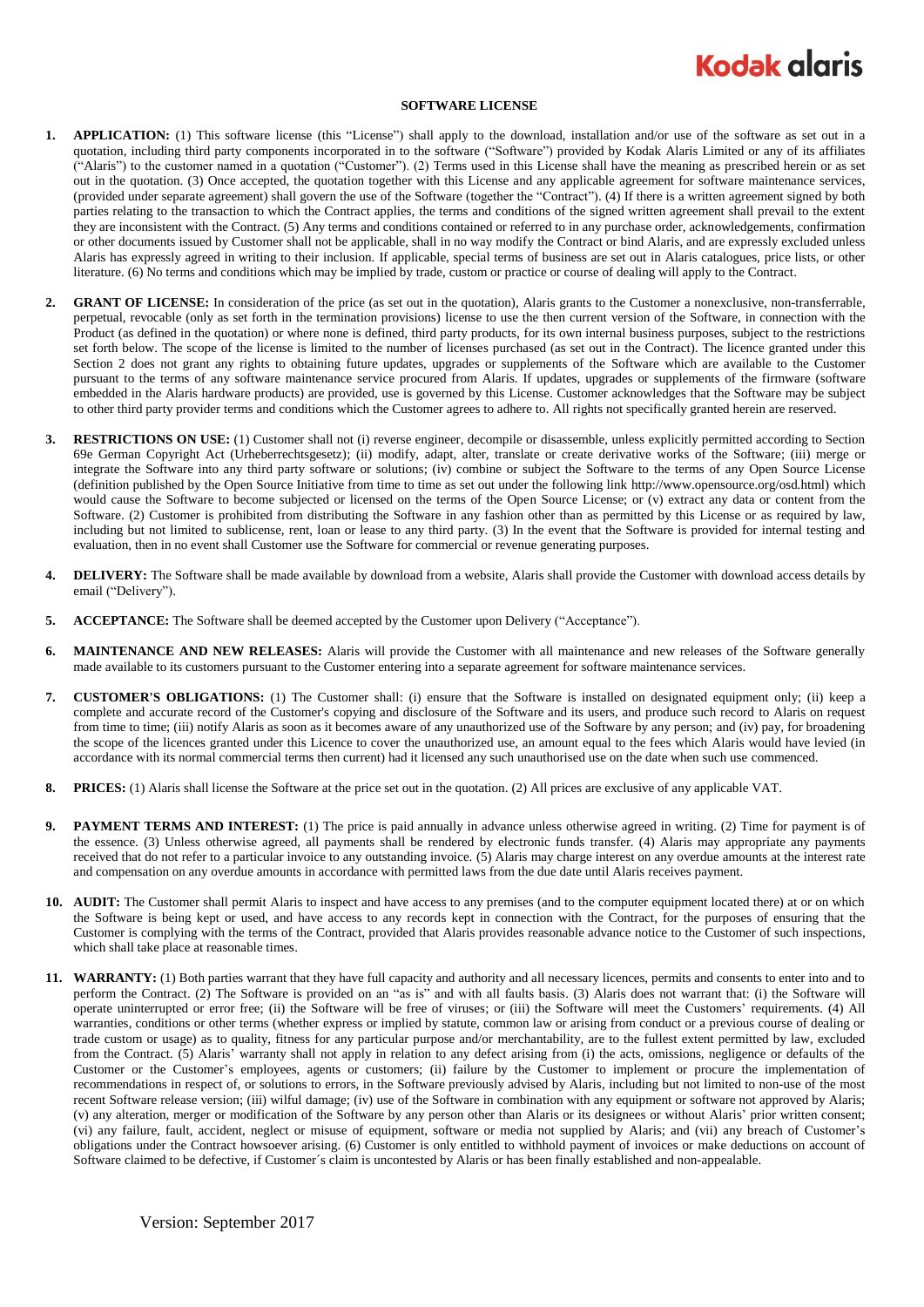## **Kodak alaris**

- **12. LIMITATION OF LIABILITY:** (1) Alaris' liability for breach of the warranty set out in Section 11 (2) above, is initially limited for Alaris to use commercially-reasonable efforts, at Alaris' expense, to replace software media or modify the Software so that the warranty specified under Section 11 (2) is true. In the event of a warranty claim, Customer shall be responsible for the removal of any defective Software and subsequent replacement of any replacement Software. (2) If modification or replacement fails twice and Customer has set a reasonable time limit, Customer shall be entitled to claim subject to the limitation according to (3) and (4) legal warranty rights. (3) Subject to (4), Alaris' aggregate liability for all claims, whether in contract, tort (including in either case negligence), misrepresentation (other than fraudulent misrepresentation), breach of statutory duty or otherwise pursuant to the Contract, shall be limited to foreseeable damage which at the time of entering into the respective Contract is typical in those cases and to the breach of a material obligation under the respective Contract (Cardinal Obligation) that is essential for the proper fulfilment of the Contract and in which the Customer can rely to be fulfilled. (4) Nothing in the Contract shall be deemed to exclude or limit Alaris' liability in respect of: (i) Loss or damage caused by wilful intent or gross negligence of Alaris or Alaris' officers, employees, agents or contractors; (ii) Injuries to or death of any person, caused by Alaris or Alaris' officers, employees, agents or contractors; or (iii) any other liability which cannot be excluded at law.
- **13. INTELLECTUAL PROPERTY AND COPYRIGHT:** (1) Customer acknowledges that all intellectual property rights meaning all inventions, patents, registered designs, design rights, database rights, copy rights, know-how, trademarks, trade secrets and all other intellectual property rights, and the applications for any of the same and any rights or forms of protection of a similar nature and having equivalent or similar effect to any of them which may subsist anywhere in the world ("Intellectual Property Rights") in the Software and any updates or upgrades thereto belong and shall belong to Alaris or the relevant third-party owners (as the case may be), and the Customer shall have no rights in or to the Software other than the right to use it in accordance with the terms of this Licence. (2) Customer agrees to abide by all copyright and other applicable laws. (3) Customer shall not cause or permit any third party to cause any damage or endanger the Intellectual Property Rights of Alaris.
- **14. INDEMNIFICATION:** (1) Without prejudice to any other rights of Alaris, Customer shall indemnify Alaris for any loss suffered by Alaris (including reasonable legal fees and costs) by reason of any use by Customer, Customer's employees, agents or customers, whether arising directly or indirectly, of the Software other than in accordance with this License. (2) Customer shall further indemnify and hold Alaris harmless against any loss or damage which it may suffer or incur as a result of the Customer's breach of any third-party additional terms howsoever arising. (3) In the event of a claim, or notification of an intention to make a claim, which may reasonably be considered likely to give rise to a liability under this indemnity ("Claim"), Customer shall: (i) as soon as reasonably practicable, give written notice of the Claim to Alaris specifying the nature of the Claim in reasonable detail; and (ii) not make any admission of liability, agreement or compromise in relation to the Claim. (4) Customer shall not, except with the prior written consent of Alaris, consent to entry of any judgment or enter into any settlement that does not include as an unconditional term the giving by the claimant or plaintiff to Alaris and its affiliates a release from all liability and blame with respect to the Claim.
- **15. SUSPENSION AND TERMINATION:** (1) Without prejudice to its other rights, Alaris may terminate the Contract or in the event that (i) Customer fails to pay any sums due under the Contract and Alaris has specified, without result, an additional period for performance or cure; (ii) Customer breaches any terms of the Contract and Alaris has specified, without result, an additional period for performance or cure or if the nature of the breach of duty is such that setting a period of time is out of the question, a warning notice is given instead; (iii) Customer is unable to pay its debts as they fall due, passes a resolution for winding up (other than for the purposes of a solvent amalgamation or reconstruction) or if a court of competent jurisdiction makes an order to that effect, enters into a receivership or liquidation or otherwise ceases to carry on business or an analogous event occurs to Customer in any jurisdiction; or (iv) an event pursuant to Section 19.2 or pursuant to Section 20.6 where such event has persisted for more than 14 days. The specification of a period of time according to (3) (i) and (ii) can be dispensed with if (i) Customer seriously and definitively refuses payment or remedy of the breach; (ii) Customer does not render performance by a date specified in the contract or within a period specified in the contract; or (iii) special circumstances exist which, when the interests of both parties are weighed, justify immediate termination. (5) On termination for any reason: (i) all rights granted to the Customer under the Contract shall cease; (ii) the Customer shall cease all activities authorised by this Licence; and (iii) where possible the Customer shall immediately destroy or return to Alaris (at the Alaris' option) all copies of the Software then in its possession, custody or control and, in the case of destruction, certify to Alaris that it has done so.
- **16. CONFIDENTIAL INFORMATION:** (1) All non-public, confidential or proprietary information of Alaris, including but not limited to, specifications, samples, patterns, designs, plans, drawings, documents, data, business operations, pricing, discounts or rebates, disclosed by Alaris in connection with the Contract, whether disclosed orally or disclosed or accessed in written, electronic or other form or media, and whether or not marked, designated or otherwise identified as "confidential", shall be deemed to be confidential, to be used solely for the purpose of performing under the Contract and may not be disclosed or copied unless authorized in advance by Alaris in writing. (2) Upon Alaris' request, Customer shall promptly return all documents and other materials received from Alaris and delete any copies made thereof. (3) Alaris shall be entitled to apply for injunctive relief for any violation of this Section. (4) This Section does not apply to information that is: (i) in the public domain; (ii) known to Customer at the time of disclosure; (iii) rightfully obtained by Customer on a non-confidential basis from a third party; or (iv) is required to be disclosed by any applicable law or by order of any Court of competent jurisdiction or any government body, agency or regulatory body, provided that the receiving party shall use all reasonable endeavours to give the disclosing party as much written notice of the disclosure as it reasonably can to enable the disclosing party to seek a protective order or other action protecting the confidential information from disclosure.
- **17. DATA PROTECTION:** (1) Each party will comply with its obligations in terms of laws and regulations relating to the protection or disclosure of personal data, sensitive data or such other data which is deemed to be 'personal' pursuant to applicable data protection law in force from time to time. (2) The Customer acknowledges that the Software: (i) may request or collect information about the user of the Software; and (ii) may collect information regarding the content sent via the Software as well as details of the recipient. (3) Each party shall indemnify, defend and hold the other party harmless against claims resulting from or in connection with the indemnifying party's non-observance or insufficient observance of such obligations or any of its obligations in this Section 17.
- **18. EXPORT:** (1) Customer shall not export or re-export the Software except as authorised by the laws of the jurisdiction in which the Software was procured. (2) In particular, and without limitation, the Software may not be exported or re-exported into (or to a national or resident of) any US embargoed countries (including without limitation: Iran; Sudan; North Korea; Syria; Cuba; Belarus; Zimbabwe; Myanmar (Burma); the Crimea and Sevastopol Regions (Ukraine); and the military/defence/energy sectors in Russia).
- **19. MAJOR BUSINESS CHANGE:** (1) If in the reasonable opinion of Alaris there is or is likely to be a major change in the business operations of Alaris or Customer which has or could have an adverse impact on the viability of Software to be licensed to the Customer ("Major Business Change"), Alaris shall notify the Customer and Alaris and the Customer shall meet and discuss in good faith whether the provisions of any Contract